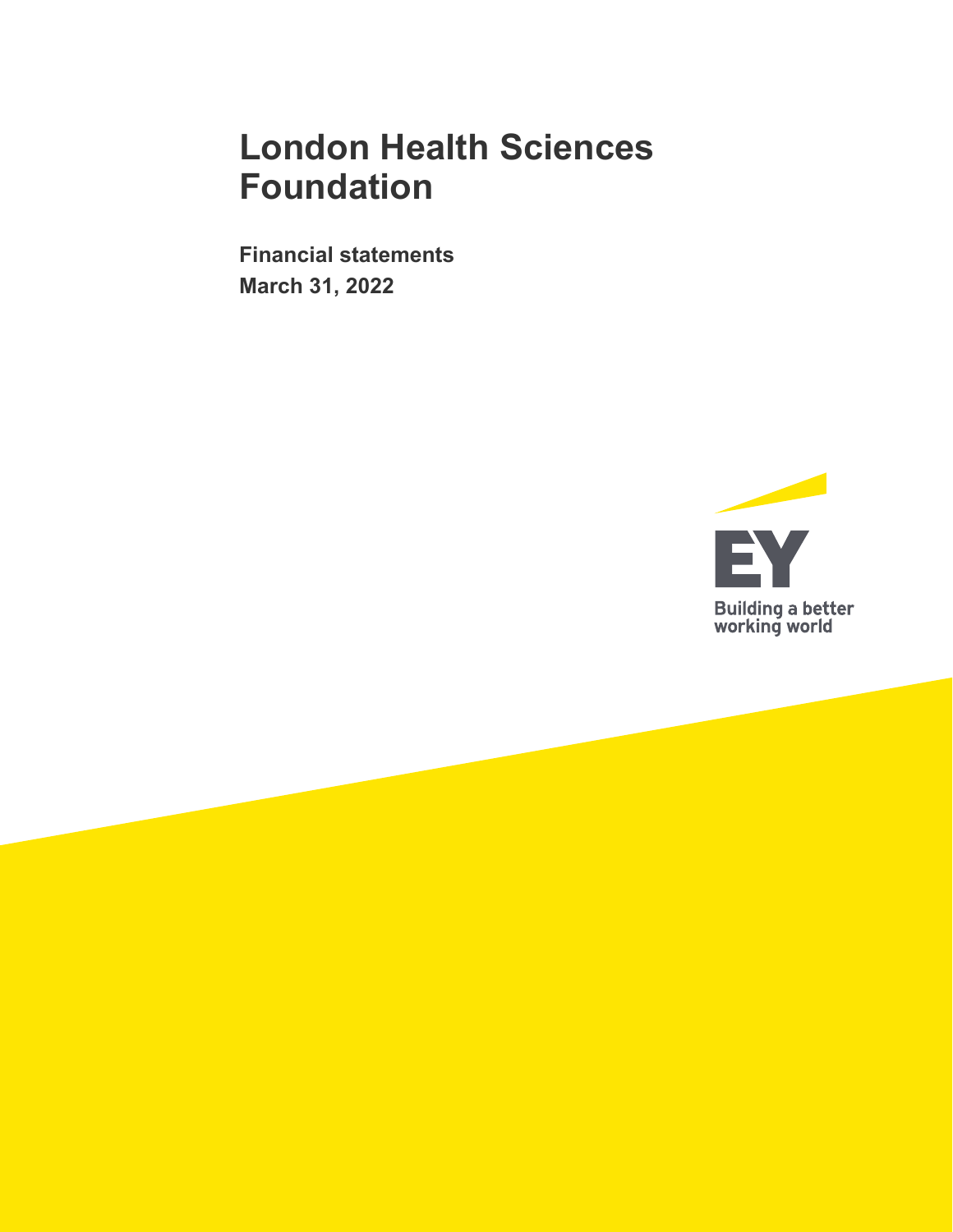### **Independent auditor's report**

#### To the Board of Directors of **London Health Sciences Foundation**

#### **Opinion**

We have audited the financial statements of **London Health Sciences Foundation** [the "Foundation"], which comprise the statement of financial position as at March 31, 2022, and the statement of operations and changes in fund balances and statement of cash flows for the year then ended, and notes to the financial statements, including a summary of significant accounting policies.

In our opinion, the accompanying financial statements present fairly, in all material respects, the financial position of the Foundation as at March 31, 2022, and its results of operations and its cash flows for the year then ended in accordance with Canadian accounting standards for not-for-profit organizations.

#### **Basis for opinion**

We conducted our audit in accordance with Canadian generally accepted auditing standards. Our responsibilities under those standards are further described in the *Auditor's responsibilities for the audit of the financial statements*  section of our report. We are independent of the Foundation in accordance with the ethical requirements that are relevant to our audit of the financial statements in Canada, and we have fulfilled our other ethical responsibilities in accordance with these requirements. We believe that the audit evidence we have obtained is sufficient and appropriate to provide a basis for our opinion.

#### **Responsibilities of management and those charged with governance for the financial statements**

Management is responsible for the preparation and fair presentation of the financial statements in accordance with Canadian accounting standards for not-for-profit organizations, and for such internal control as management determines is necessary to enable the preparation of financial statements that are free from material misstatement, whether due to fraud or error.

In preparing the financial statements, management is responsible for assessing the Foundation's ability to continue as a going concern, disclosing, as applicable, matters related to going concern and using the going concern basis of accounting unless management either intends to liquidate the Foundation or to cease operations, or has no realistic alternative but to do so.

Those charged with governance are responsible for overseeing the Foundation's financial reporting process.

#### **Auditor's responsibilities for the audit of the financial statements**

Our objectives are to obtain reasonable assurance about whether the financial statements as a whole are free from material misstatement, whether due to fraud or error, and to issue an auditor's report that includes our opinion. Reasonable assurance is a high level of assurance, but is not a guarantee that an audit conducted in accordance with Canadian generally accepted auditing standards will always detect a material misstatement when it exists. Misstatements can arise from fraud or error and are considered material if, individually or in the aggregate, they could reasonably be expected to influence the economic decisions of users taken on the basis of these financial statements.

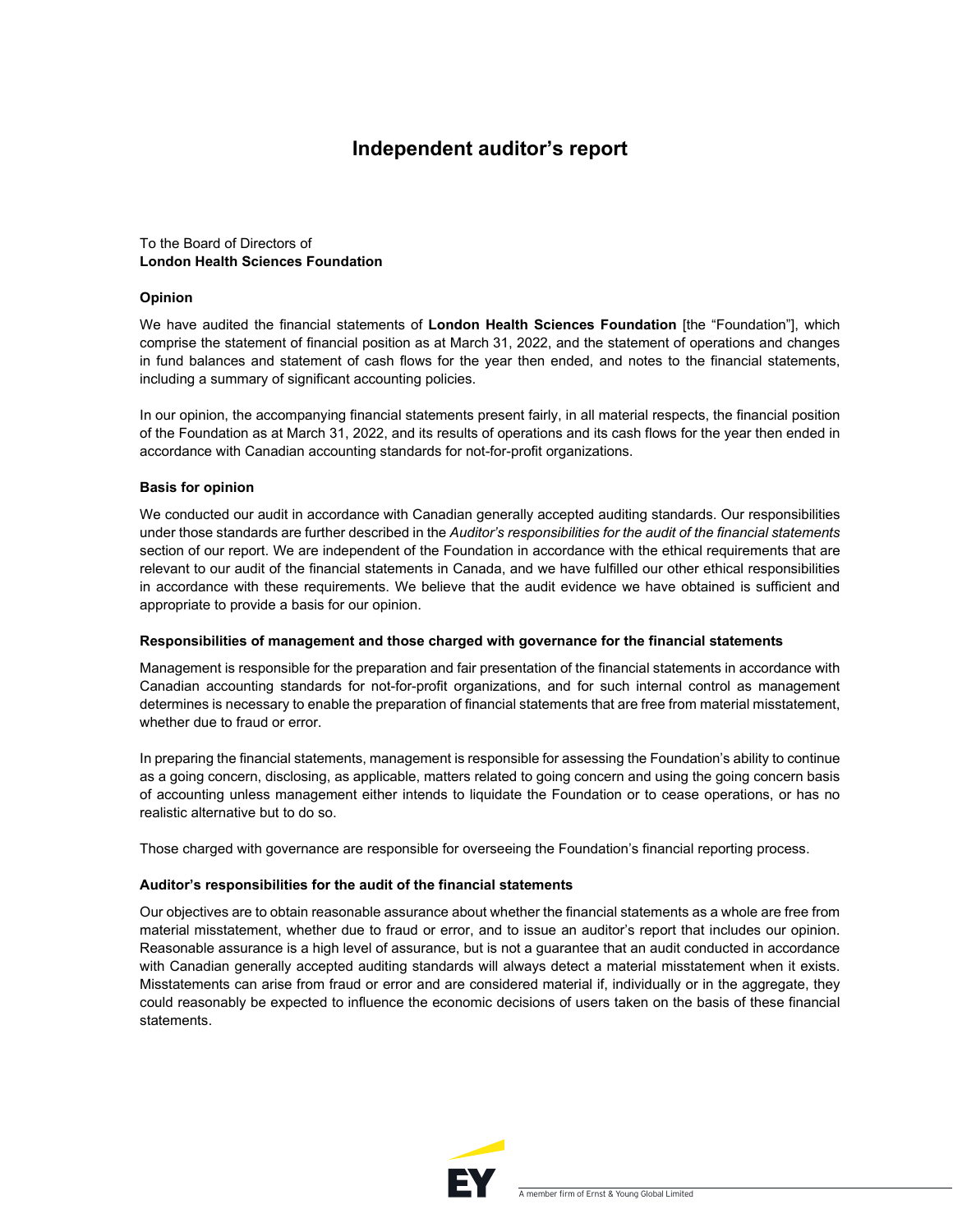As part of an audit in accordance with Canadian generally accepted auditing standards, we exercise professional judgment and maintain professional skepticism throughout the audit. We also:

- Identify and assess the risks of material misstatement of the financial statements, whether due to fraud or error, design and perform audit procedures responsive to those risks, and obtain audit evidence that is sufficient and appropriate to provide a basis for our opinion. The risk of not detecting a material misstatement resulting from fraud is higher than for one resulting from error, as fraud may involve collusion, forgery, intentional omissions, misrepresentations, or the override of internal control.
- Obtain an understanding of internal control relevant to the audit in order to design audit procedures that are appropriate in the circumstances, but not for the purpose of expressing an opinion on the effectiveness of the Foundation's internal control.
- Evaluate the appropriateness of accounting policies used and the reasonableness of accounting estimates and related disclosures made by management.
- Conclude on the appropriateness of management's use of the going concern basis of accounting and, based on the audit evidence obtained, whether a material uncertainty exists related to events or conditions that may cast significant doubt on the Foundation's ability to continue as a going concern. If we conclude that a material uncertainty exists, we are required to draw attention in our auditor's report to the related disclosures in the financial statements or, if such disclosures are inadequate, to modify our opinion. Our conclusions are based on the audit evidence obtained up to the date of our auditor's report. However, future events or conditions may cause the Foundation to cease to continue as a going concern.
- Evaluate the overall presentation, structure and content of the financial statements, including the disclosures, and whether the financial statements represent the underlying transactions and events in a manner that achieves fair presentation.

We communicate with those charged with governance regarding, among other matters, the planned scope and timing of the audit and significant audit findings, including any significant deficiencies in internal control that we identify during our audit.

London, Canada June 15, 2022

Ernst + Young LLP

**Chartered Professional Accountants Licensed Public Accountants** 

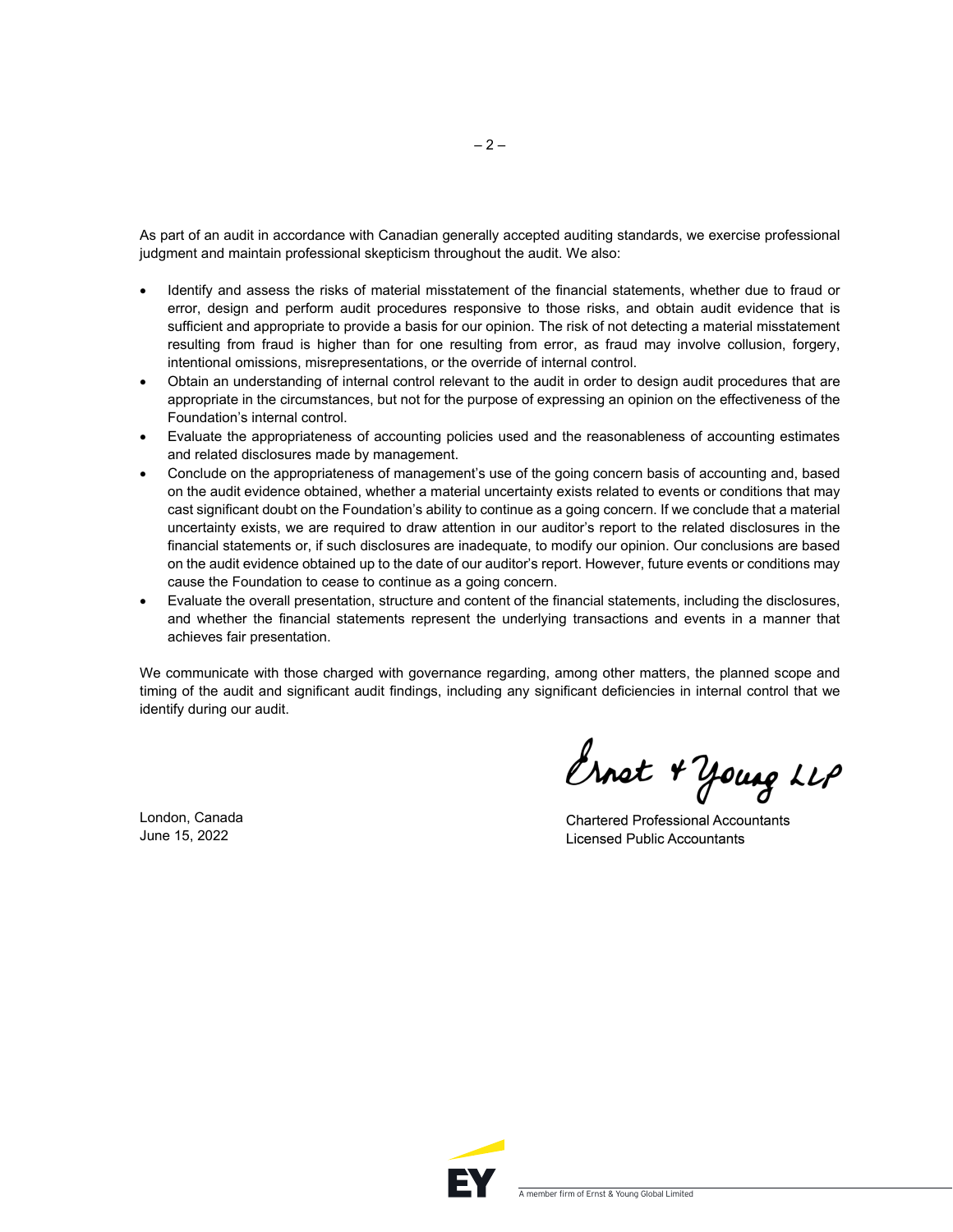Incorporated without share capital under the laws of Ontario

# **Statement of financial position**

[in thousands]

As at March 31

|                                               | 2022    | 2021               |
|-----------------------------------------------|---------|--------------------|
|                                               | \$      | \$                 |
| <b>Assets</b>                                 |         |                    |
| Cash [note 3]                                 | 20,100  | 14,937             |
| Investments [note 4]                          | 103,812 | 100,561            |
| Investment in lottery joint venture [note 5]  | 839     | 839                |
| Accounts receivable                           | 107     | 129                |
| Capital assets, net <i>[note 6]</i>           | 141     | 115                |
| Other assets [note 7]                         | 699     | 681                |
|                                               | 125,698 | 117,262            |
|                                               |         |                    |
| Liabilities and fund balances                 |         |                    |
| Liabilities                                   |         |                    |
| Accounts payable and accrued charges [note 8] | 1,050   | 1,258              |
| Deferred revenue                              | 164     | 302                |
| <b>Total liabilities</b>                      | 1,214   | 1,560              |
| <b>Fund balances</b>                          |         |                    |
| <b>General Fund</b>                           | 24,213  | 20,963             |
| Restricted Fund [note 10]                     | 77,092  | 71,402             |
| <b>Endowment Fund</b>                         | 23,179  | 23,337             |
| <b>Total fund balances</b>                    | 124,484 |                    |
|                                               | 125,698 | 115,702<br>117,262 |
|                                               |         |                    |

-

*See accompanying notes*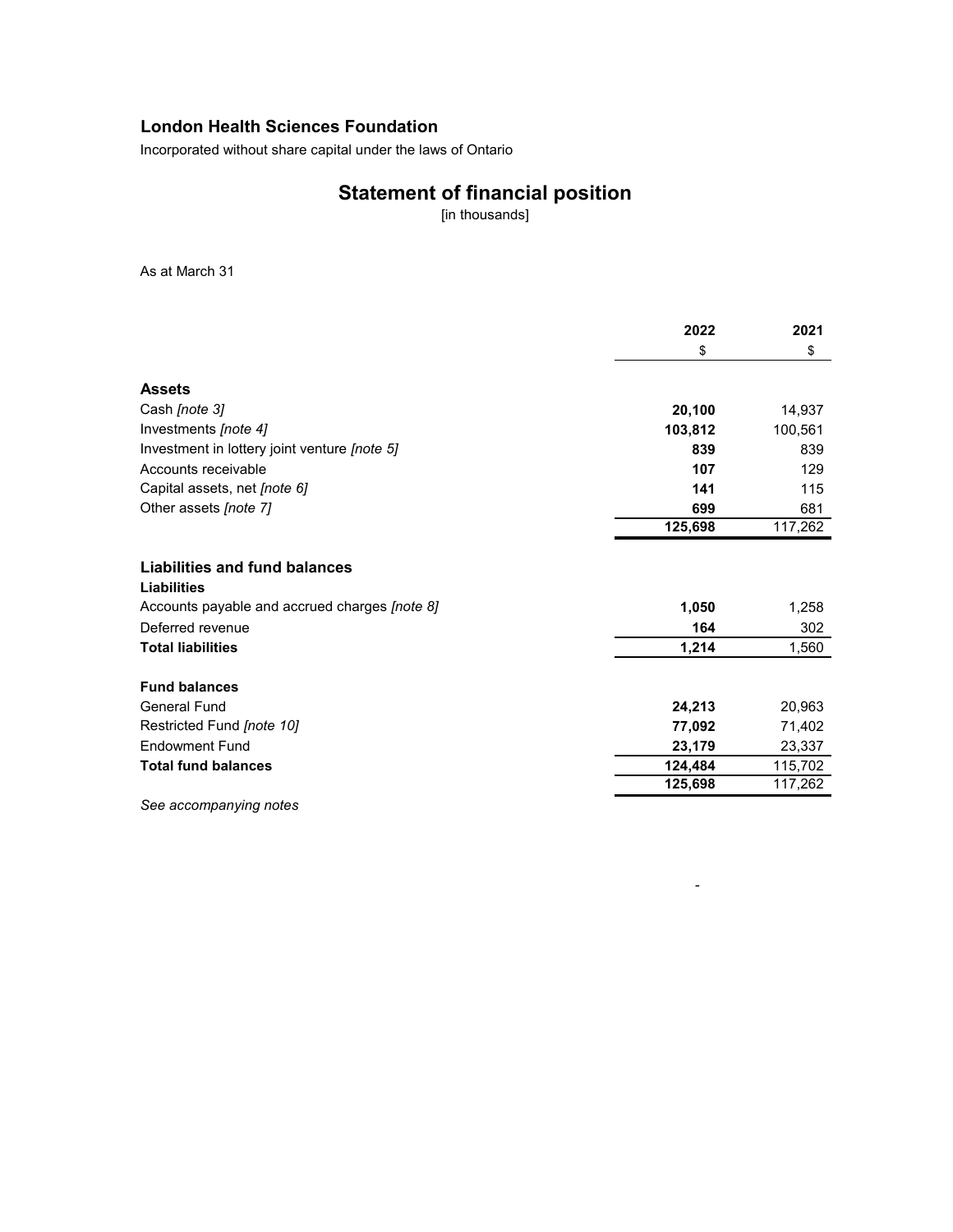# **Statement of operations and changes in fund balances**

[in thousands]

#### Year ended March 31

|                                                     |          | <b>General Fund</b><br><b>Restricted Fund</b> |              | <b>Endowment Fund</b> |        | <b>Total</b>             |         |         |
|-----------------------------------------------------|----------|-----------------------------------------------|--------------|-----------------------|--------|--------------------------|---------|---------|
|                                                     | 2022     | 2021                                          | 2022         | 2021                  | 2022   | 2021                     | 2022    | 2021    |
|                                                     | \$       | \$                                            | \$           | \$                    | \$     | \$                       | \$      | \$      |
|                                                     |          |                                               | [note $10$ ] | [note $10$ ]          |        |                          |         |         |
| Donations                                           | 2,647    | 3,110                                         | 16,951       | 15,200                | 39     | 65                       | 19,637  | 18,375  |
| Equity earnings from lottery joint venture [note 5] | 1,955    | 1,858                                         |              |                       | —      | —                        | 1,955   | 1,858   |
| Events                                              | 9        | 446                                           | 1,289        | 822                   |        |                          | 1,298   | 1,268   |
| Staff 50/50 Lottery                                 | 1,195    | 601                                           |              |                       |        | —                        | 1,195   | 601     |
| Canada Emergency Wage Subsidy                       |          | 667                                           |              |                       |        | —                        |         | 667     |
| Fundraising, event and other revenue                | 5,806    | 6,682                                         | 18,240       | 16,022                | 39     | 65                       | 24,085  | 22,769  |
| Investment income                                   | 2,689    | 10,577                                        | 73           | 174                   | 888    | 4,495                    | 3,650   | 15,246  |
| Fundraising                                         | 1,199    | 869                                           | 2,809        | 2,534                 |        |                          | 4,008   | 3,403   |
| Events                                              |          | 208                                           | 466          | 370                   |        |                          | 466     | 578     |
| Staff 50/50 Lottery                                 | 629      | 333                                           |              |                       |        |                          | 629     | 333     |
| <b>Fundraising and event expenses</b>               | 1,828    | 1,410                                         | 3,275        | 2,904                 |        | $\overline{\phantom{0}}$ | 5,103   | 4,314   |
| Excess of revenue over expenses before              |          |                                               |              |                       |        |                          |         |         |
| the following                                       | 6,667    | 15,849                                        | 15,038       | 13,292                | 927    | 4,560                    | 22,632  | 33,701  |
| Administration                                      | 355      | 326                                           | 831          | 956                   |        | $\overline{\phantom{0}}$ | 1,186   | 1,282   |
| Investment fees                                     | 288      | 222                                           | 4            | 3                     | 94     | 79                       | 386     | 304     |
| Amortization                                        | 12       | 8                                             | 29           | 19                    |        | —                        | 41      | 27      |
|                                                     | 655      | 556                                           | 864          | 978                   | 94     | $\overline{79}$          | 1,613   | 1,613   |
| <b>Excess of revenue over expenses before</b>       |          |                                               |              |                       |        |                          |         |         |
| disbursements for charitable activity               | 6,012    | 15,293                                        | 14,174       | 12,314                | 833    | 4,481                    | 21,019  | 32,088  |
| Disbursements for capital                           |          | 38                                            | 2,386        | 991                   | —      |                          | 2,386   | 1,029   |
| Disbursements for research and education            |          |                                               | 7,896        | 10,780                |        | —                        | 7,896   | 10,780  |
| Disbursements for patient care areas                | 220      | 76                                            | 1,735        | 2,984                 |        | —                        | 1,955   | 3,060   |
| Disbursements for charitable activity               | 220      | 114                                           | 12,017       | 14,755                | —      |                          | 12,237  | 14,869  |
| Excess of revenue over expenses for the year        | 5,792    | 15,179                                        | 2,157        | (2, 441)              | 833    | 4,481                    | 8,782   | 17,219  |
| Fund balances, beginning of year                    | 20,963   | 8,590                                         | 71,402       | 70,108                | 23,337 | 19,785                   | 115,702 | 98,483  |
| Interfund transfers, net [note 10]                  | (2, 542) | (2,806)                                       | 3,533        | 3,735                 | (991)  | (929)                    |         |         |
| Fund balances, end of year                          | 24,213   | 20,963                                        | 77,092       | 71,402                | 23,179 | 23,337                   | 124,484 | 115,702 |
| See accompanying notes                              |          |                                               |              |                       |        |                          |         |         |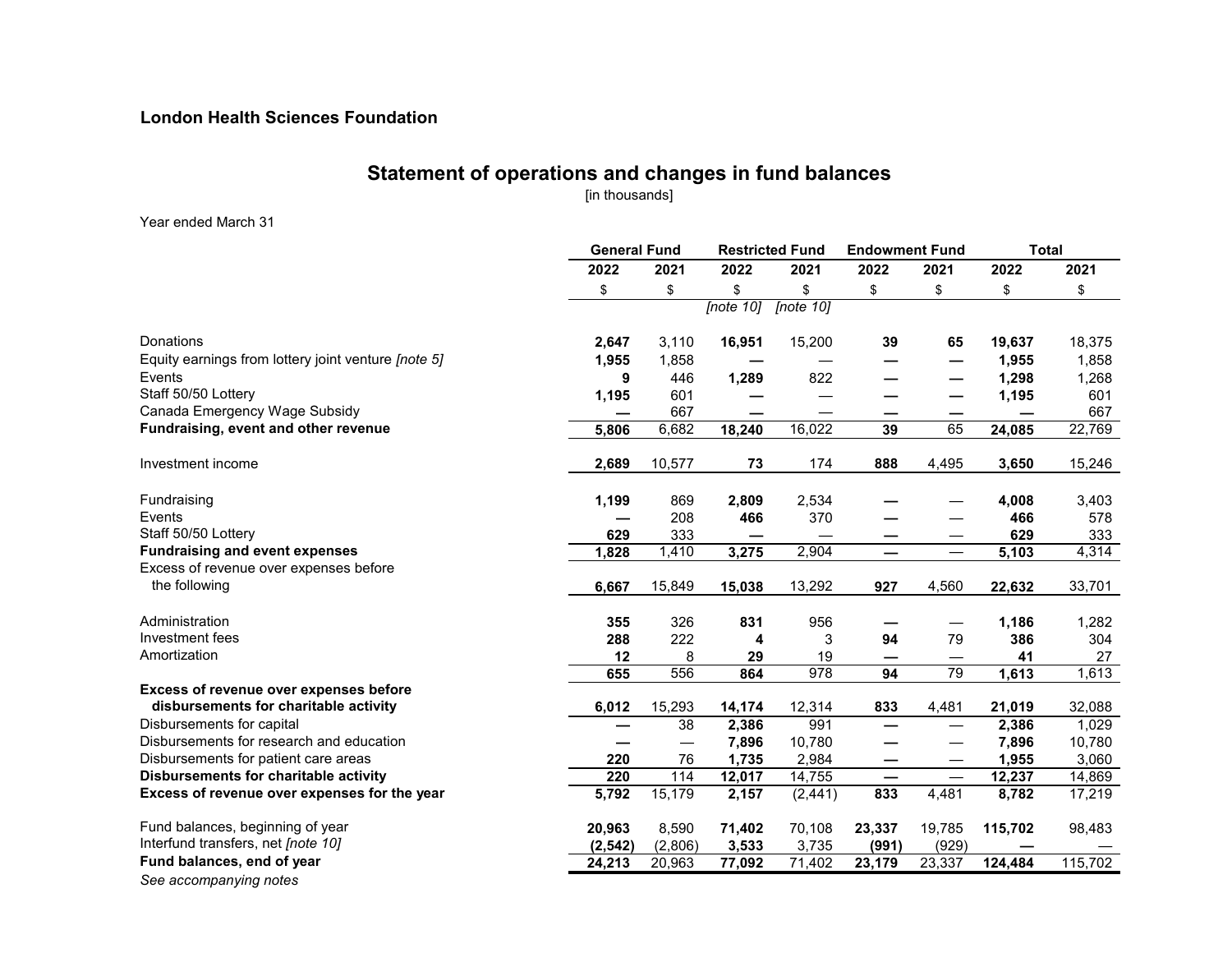### **Statement of cash flows**

[in thousands]

Year ended March 31

|                                                                    | 2022     | 2021      |
|--------------------------------------------------------------------|----------|-----------|
|                                                                    | \$       | \$        |
| <b>Operating activities</b>                                        |          |           |
| Excess of revenue over expenses for the year                       | 8,782    | 17,219    |
| Add (deduct) items not affecting cash                              |          |           |
| Amortization                                                       | 41       | 27        |
| Unrealized loss (gain) on investments                              | 3,171    | (10, 355) |
|                                                                    | 11,994   | 6,891     |
| Changes in non-cash working capital balances related to operations |          |           |
| Decrease in accounts receivable                                    | 22       | 13        |
| Increase in other assets                                           | (18)     | (61)      |
| Decrease (increase) in interest receivable on investments [note 4] | (76)     | 7         |
| Decrease in accounts payable and accrued charges                   | (208)    | (243)     |
| Increase (decrease) in deferred revenue                            | (138)    | 117       |
| Cash provided by operating activities                              | 11,576   | 6,724     |
| <b>Investing activities</b>                                        |          |           |
| Cash invested                                                      |          | (10,000)  |
| Investment funds reinvested                                        | (6, 346) | (4, 138)  |
| Purchase of capital assets                                         | (67)     | (66)      |
| Cash used in investing activities                                  | (6, 413) | (14, 204) |
| Net increase (decrease) in cash during the year                    | 5,163    | (7, 480)  |
| Cash, beginning of year                                            | 14,937   | 22,417    |
| Cash, end of year                                                  | 20,100   | 14,937    |

*See accompanying notes*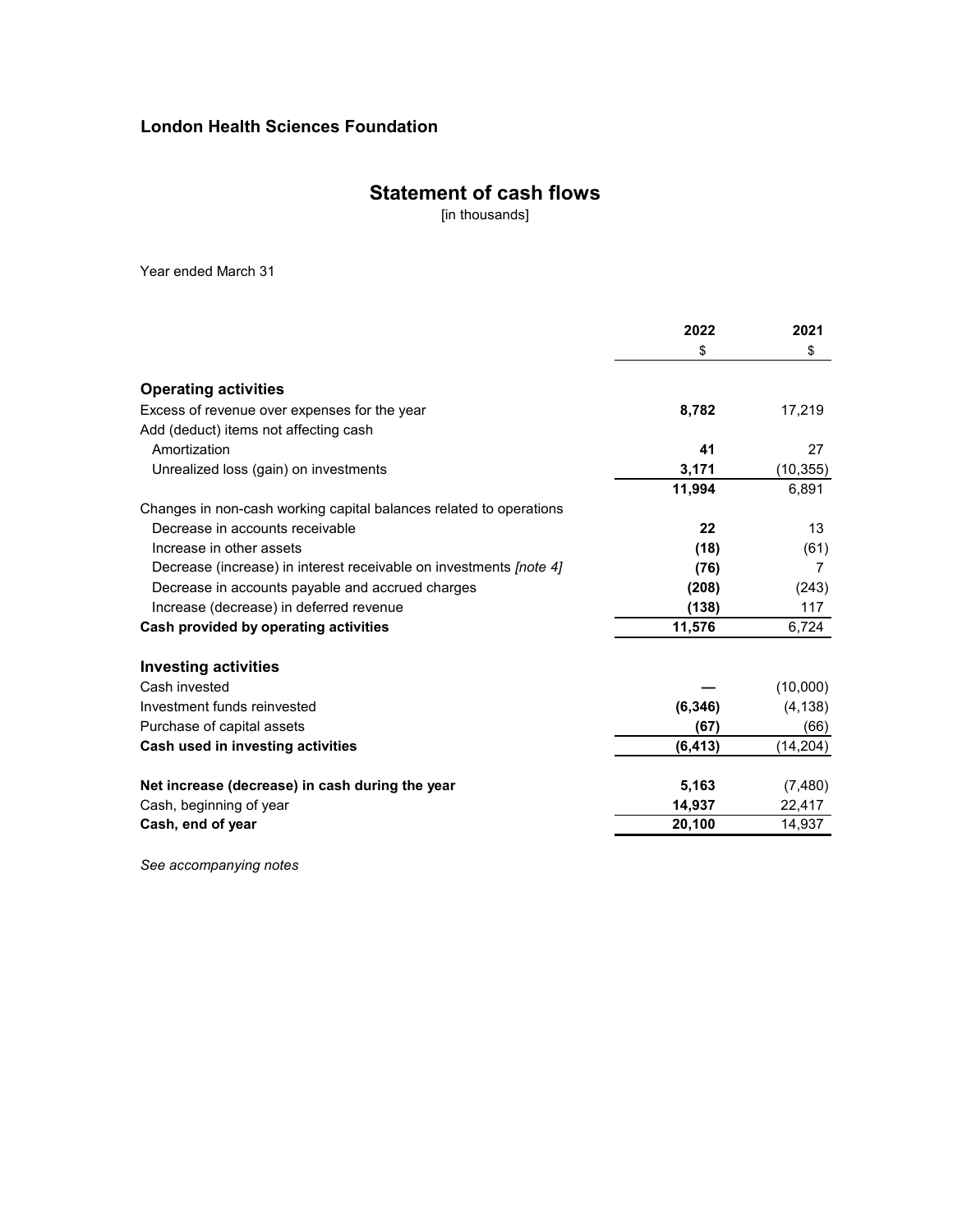### **Notes to financial statements**

[in thousands]

March 31, 2022

#### **1. Nature of the foundation**

London Health Sciences Foundation [the "Foundation"] is a public foundation incorporated without share capital under the laws of Ontario, is registered under the *Income Tax Act* (Canada) and, as such, is exempt from income taxes and able to issue donation receipts for income tax purposes. The Foundation raises money, stewards donations and builds relationships with the community, primarily in support of the patient care, teaching, research missions and other high priority needs as identified by the London Health Sciences Centre ["LHSC"].

#### **2. Summary of significant accounting policies**

The financial statements have been prepared in accordance with Part III of the *CPA Canada Handbook – Accounting*, "Accounting Standards for Not-for-Profit Organizations", which sets out generally accepted accounting principles for not-for-profit organizations in Canada ["GAAP"] and includes the significant accounting policies summarized below.

#### **[a] Fund accounting**

In order to ensure observance of the limitations and restrictions placed on the use of resources available to the Foundation, the accounts of the Foundation are maintained in accordance with the principles of fund accounting. Accordingly, resources are classified for accounting and reporting purposes into funds. These funds are held in accordance with the objectives specified by donors or in accordance with directives issued by the Board of Directors. Transfers between the funds are made when it is considered appropriate and authorized by the Board of Directors.

For financial reporting purposes, the accounts have been classified into the following funds:

[i] General Fund

The General Fund accounts for the Foundation's general fundraising and administrative activities. The General Fund reports unrestricted resources available for immediate purposes.

[ii] Restricted Fund

The Restricted Fund reports revenue that has a specific purpose as specified by the donor and the expenses incurred to raise these funds. It also reports the disbursements expended for these specific purposes. Amounts transferred into the Restricted Fund due to restrictions imposed by the Board of Directors are recognized as interfund transfers.

*<u>Iiil Endowment Fund</u>* 

The Endowment Fund reports resources that are required to be maintained by the Foundation on a permanent basis.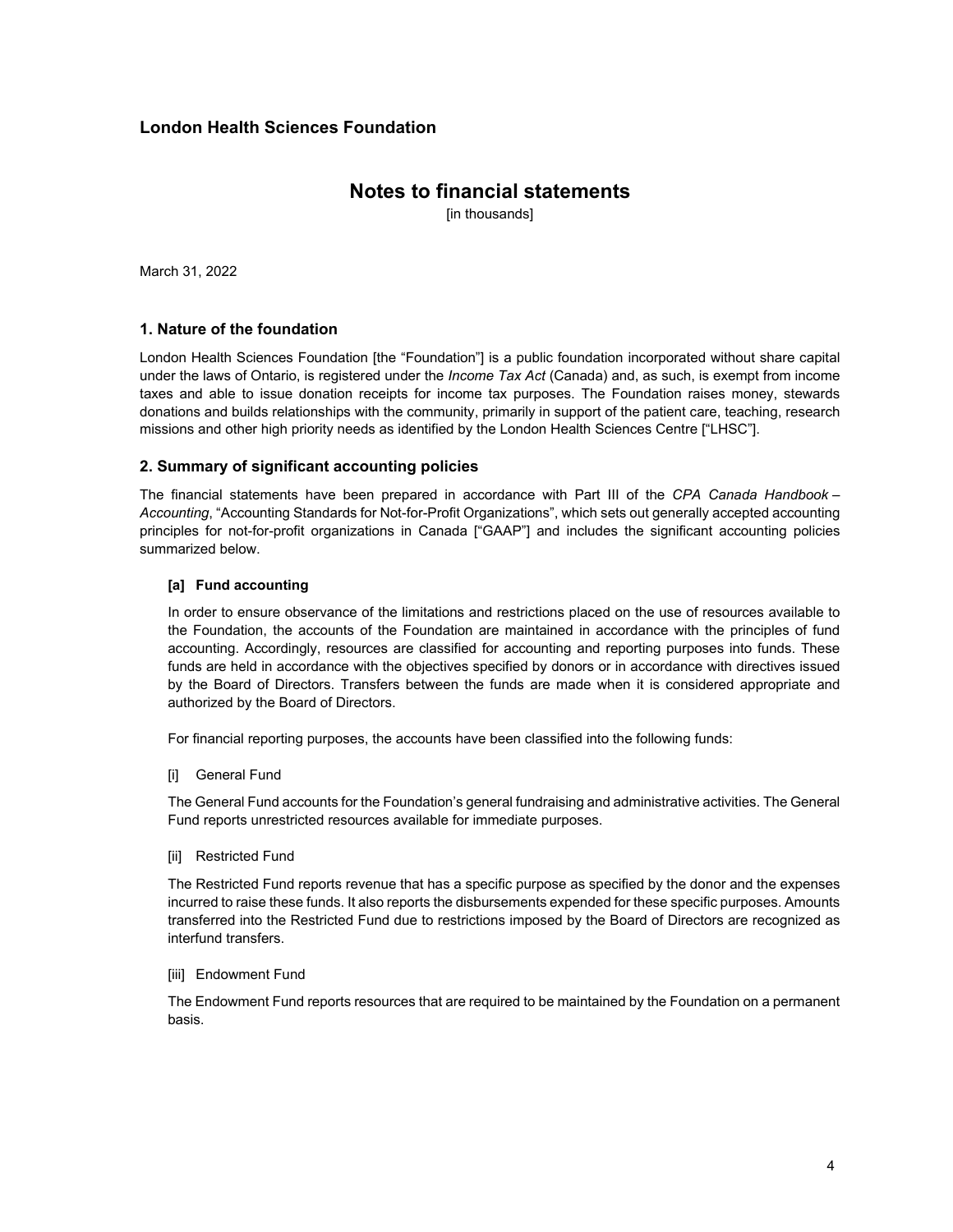### **Notes to financial statements**

[in thousands]

March 31, 2022

#### **[b] Investments and investment income (loss)**

Investment income (loss), which consists of interest, dividends, income distributions from pooled funds and realized and unrealized gains and losses, is recorded in the statement of operations and changes in fund balances.

#### **[c] Revenue recognition**

Contributions, including donations, bequests and government assistance, are recorded in the accounts when received or receivable if the amount to be received can be reasonably estimated and collection is reasonably assured. Life insurance policies that have named the Foundation as owner/beneficiary are recorded at the cash surrender value of the policy. The increase in cash surrender value from year to year is recorded as revenue in the appropriate fund.

#### **[d] Contributed materials and services**

Volunteers contribute many hours per year to assist the Foundation in carrying out its activities. Because of the difficulty in determining fair value, contributed services are not recognized in the financial statements. Contributed materials are also not recognized in the financial statements, unless the fair value can be reasonably determined.

#### **[e] Capital assets**

Capital assets are recorded at acquisition cost less accumulated amortization. Contributed capital assets are recorded at fair value at the date of the contribution. Amortization is provided on a straight-line basis over the assets' estimated useful lives as follows:

| Office equipment   | 5 years  |
|--------------------|----------|
| Computer equipment | 3 vears  |
| Donor walls        | 10 vears |

#### **[f] Joint venture**

The Foundation has an interest in lottery fundraisers where there is joint control of lottery operations by the participating foundations. The Foundation follows the equity method of accounting for this joint venture. The investment in the lottery joint venture is initially recorded at cost, and the carrying value is adjusted thereafter to include the Foundation's share of earnings. Distributions of earnings from the joint venture reduce the carrying value of the investment.

#### **[g] Financial instruments**

The Foundation has elected to record all investments at fair value. Transactions are recorded on a trade date basis, and transaction costs are expensed as incurred.

Interest earned, interest accrued, gains and losses realized on disposal and unrealized gains and losses from market fluctuations are included in investment income (loss).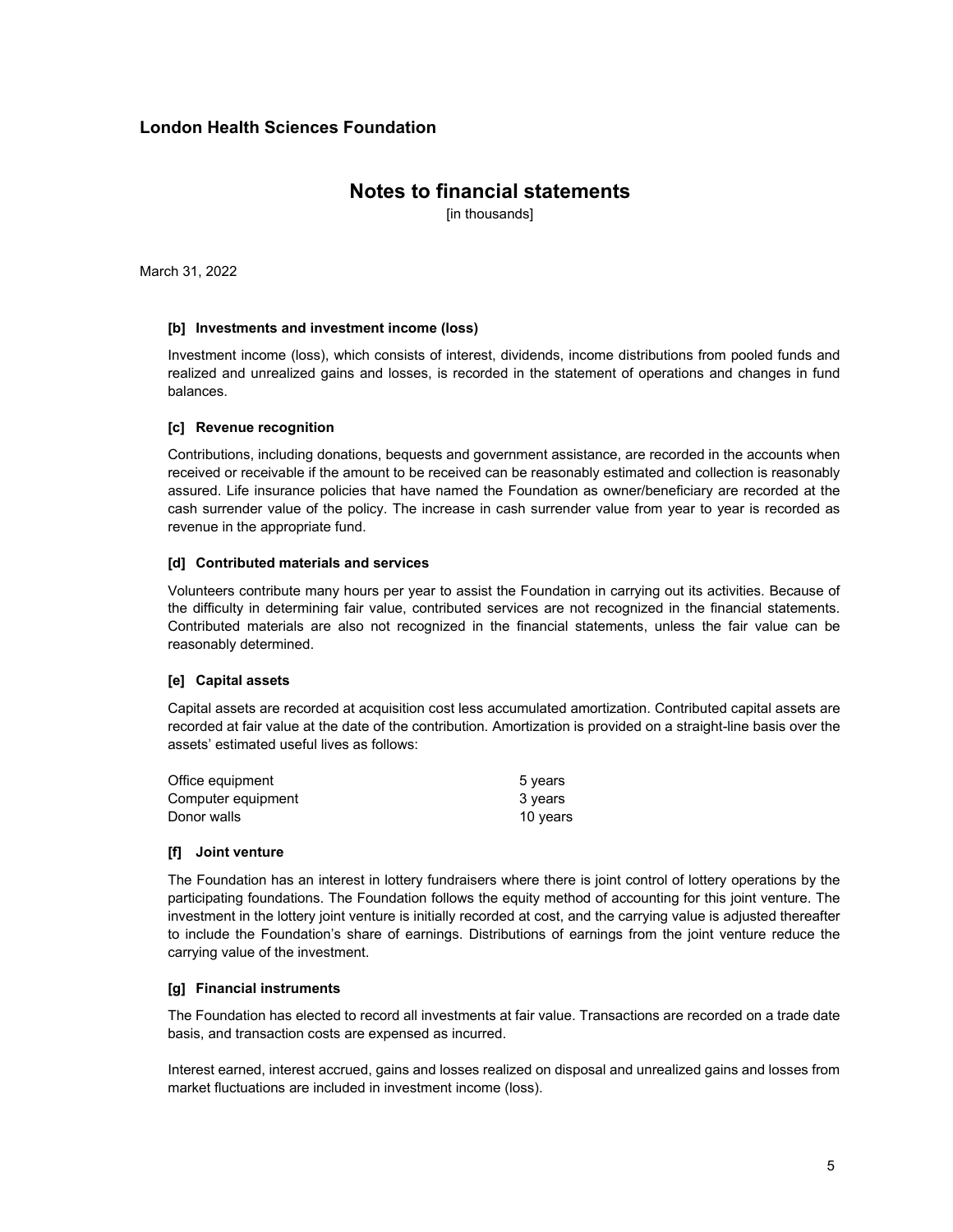### **Notes to financial statements**

[in thousands]

March 31, 2022

Other financial instruments, including accounts receivable, accounts payable and accrued charges are measured at amortized cost using the effective interest rate method, net of any provisions for impairment.

#### *Determination of fair value*

The fair value of a financial instrument is the amount of consideration that would be agreed upon in an arm's length transaction between knowledgeable, willing parties who are under no compulsion to act. The fair value of a financial instrument on initial recognition is the transaction price, which is the fair value of the consideration given or received. Subsequent to initial recognition, the fair values of financial instruments that are quoted in active markets are based on the latest closing price. When independent prices are not available, fair values are determined by using valuation techniques that refer to observable market data.

#### **[h] Administrative charge**

An administrative charge is levied on restricted and endowed donations to sustain the operations of the Foundation *[note 10]*.

#### **[i] Use of estimates**

The preparation of financial statements in accordance with GAAP requires management to make certain estimates based on management's judgments. These estimates affect the reported amounts of assets and liabilities as at the date of the financial statements and the reported amounts of revenue and expenses during the reporting period. Actual results may differ from those estimates.

#### **[j] Allocation of expenses**

The costs of each function include the costs of personnel and other expenses that are directly related to the function. General support and other similar costs are not allocated and are included in administration expenses on the statement of operations and changes in fund balances.

#### **[k] Employee future benefits**

Defined contribution plan accounting is applied to the multi-employer defined benefit plan, whereby contributions are expensed on an accrual basis, as the Foundation has insufficient information to apply defined benefit accounting.

#### **3. Letter of credit**

During the year, the Foundation issued a letter of credit for \$2,520 to the Minister of Finance that relates to the fiscal 2023 Spring Dream Lottery. This letter of credit expires on July 31, 2022. The Foundation is indemnified by the other two participating foundations on the same percentage basis as their net proceeds entitlement for fiscal 2022 *[note 5]*. The lottery joint venture has pledged its cash balance as collateral against this letter of credit.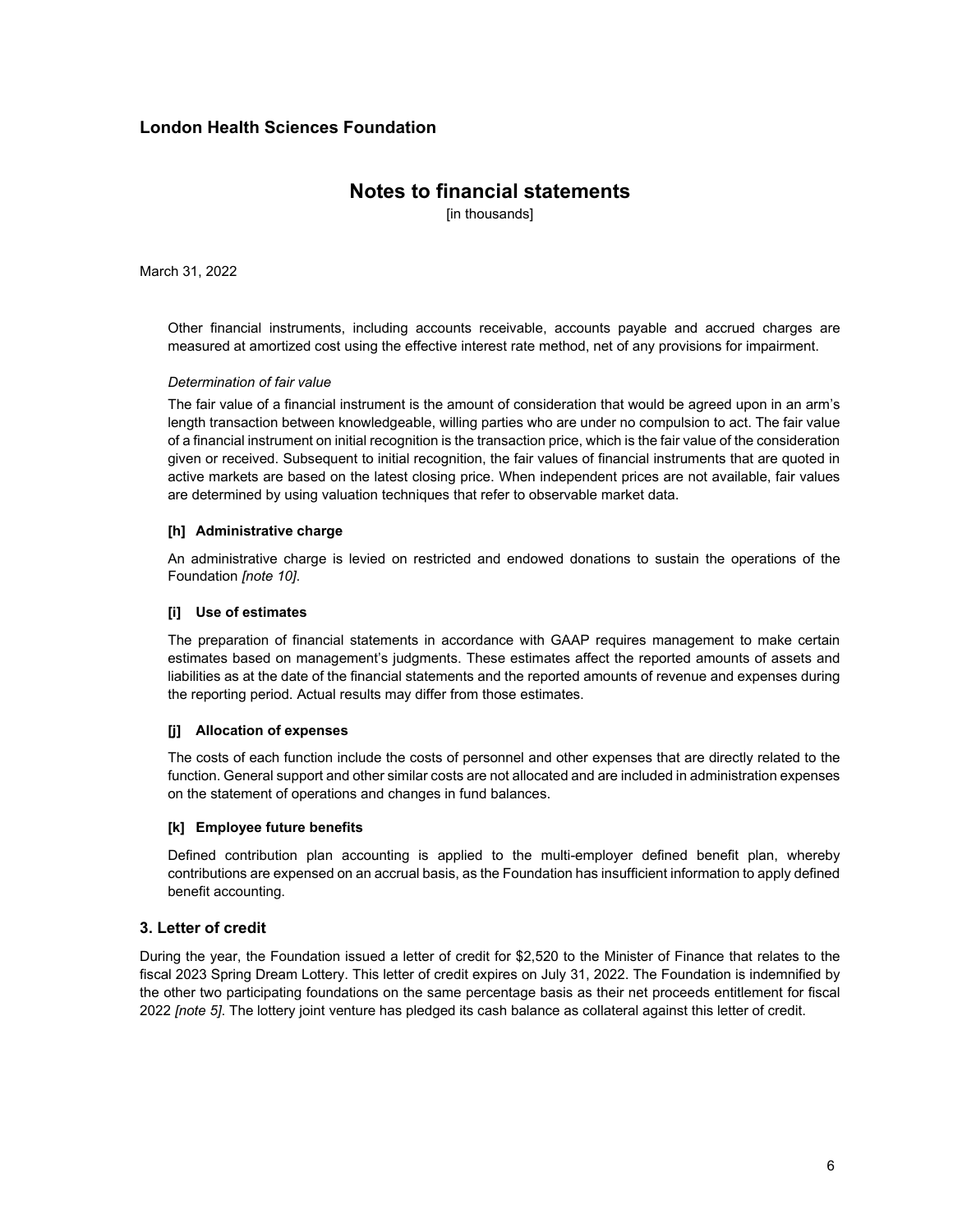### **Notes to financial statements**

[in thousands]

March 31, 2022

#### **4. Investments, financial instruments and risk management**

#### **Investments**

Details of the fair values of investments are as follows:

|                                 | 2022    | 2021    |
|---------------------------------|---------|---------|
|                                 | \$      | \$      |
| Money market and treasury bills | 7,801   | 7,111   |
| Government bonds                | 18,381  | 18,773  |
| Corporate bonds                 | 18,033  | 17,664  |
| Canadian equities               | 24,272  | 22,785  |
| US equities                     | 27,685  | 26,188  |
| International equities          | 7,640   | 8,040   |
|                                 | 103,812 | 100.561 |

The Foundation recognized \$1,094 of interest income during the year [2021 – \$1,026]. The fair value of investments includes interest receivable of \$277 [2021 – \$200].

Bonds bear interest at varying rates between 0.25% and 6.47%. The bonds mature at varying dates between May 1, 2022 and February 15, 2060.

#### **Financial instruments**

The Foundation is subject to certain financial risks through transactions in financial instruments. The following provides information in assessing the Foundation's exposure to those risks. To manage these risks, the Foundation has established a target mix of investment types and currencies intended to achieve optimal return within reasonable risk tolerances.

#### *Currency risk*

Currency risk is the risk that the fair value or future cash flows of a financial instrument will fluctuate because of changes in foreign exchange rates. The Foundation is exposed to currency risk as certain investments held at year-end are denominated in foreign currencies. Approximately 32% [2021 – 31%] of its investment portfolio is denominated in United States dollars.

#### *Interest rate risk*

Interest rate risk is the risk that the fair value or future cash flows of a financial instrument will fluctuate because of changes in market interest rates. The Foundation is exposed to interest rate risk on its fixed and floating interest rate financial instruments, including its Government of Canada corporate bonds and treasury bills.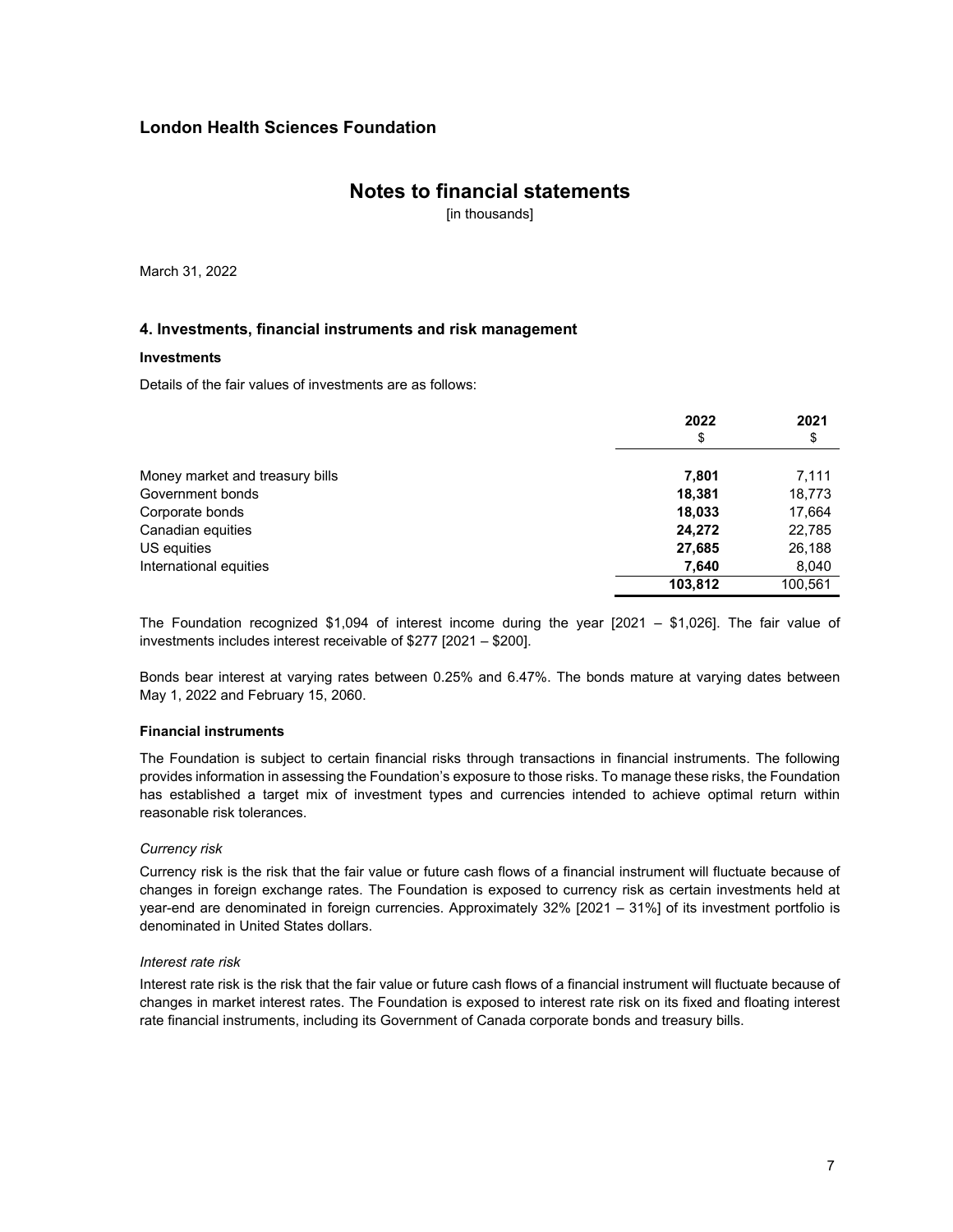### **Notes to financial statements**

[in thousands]

March 31, 2022

*Market price risk*

Market price risk is the risk that the fair value or future cash flows of a financial instrument will fluctuate because of changes in market prices [other than those arising from interest rate risk or currency risk]. The Foundation is exposed to market risk on its investment portfolio.

#### **5. Lottery joint venture activities**

In fiscal 2013, the Foundation entered into a joint venture agreement with St. Joseph's Health Care Foundation and the Children's Health Foundation [the "Venturers"] relating to future Dream lotteries, whereby the Venturers have contractually shared power to determine the strategic operating, investing and financing activities of the joint venture. The Foundation has made an accounting policy choice to account for its one-third interest in the joint venture, which has a January 31 year-end, using the equity method.

The Foundation's one-third share of the joint venture's assets, liabilities, operations and cash flows as at and for the year ended January 31 are as follows:

|                                                                                                      | 2022<br>S      | 2021<br>\$     |
|------------------------------------------------------------------------------------------------------|----------------|----------------|
| Foundation's share of total assets<br>Foundation's share of total liabilities                        | 928<br>928     | 1,893<br>1,893 |
| Foundation's share of net assets                                                                     |                |                |
|                                                                                                      | 2022<br>S      | 2021<br>\$     |
| Foundation's share of current year revenue                                                           | 4,363          | 4,178          |
| Foundation's share of current year expenses<br>Foundation's share of excess of revenue over expenses | 2,408<br>1,955 | 2,320<br>1,858 |

The Foundation's share of cash used in operating activities of the joint venture was \$996 [2021 – \$(294)].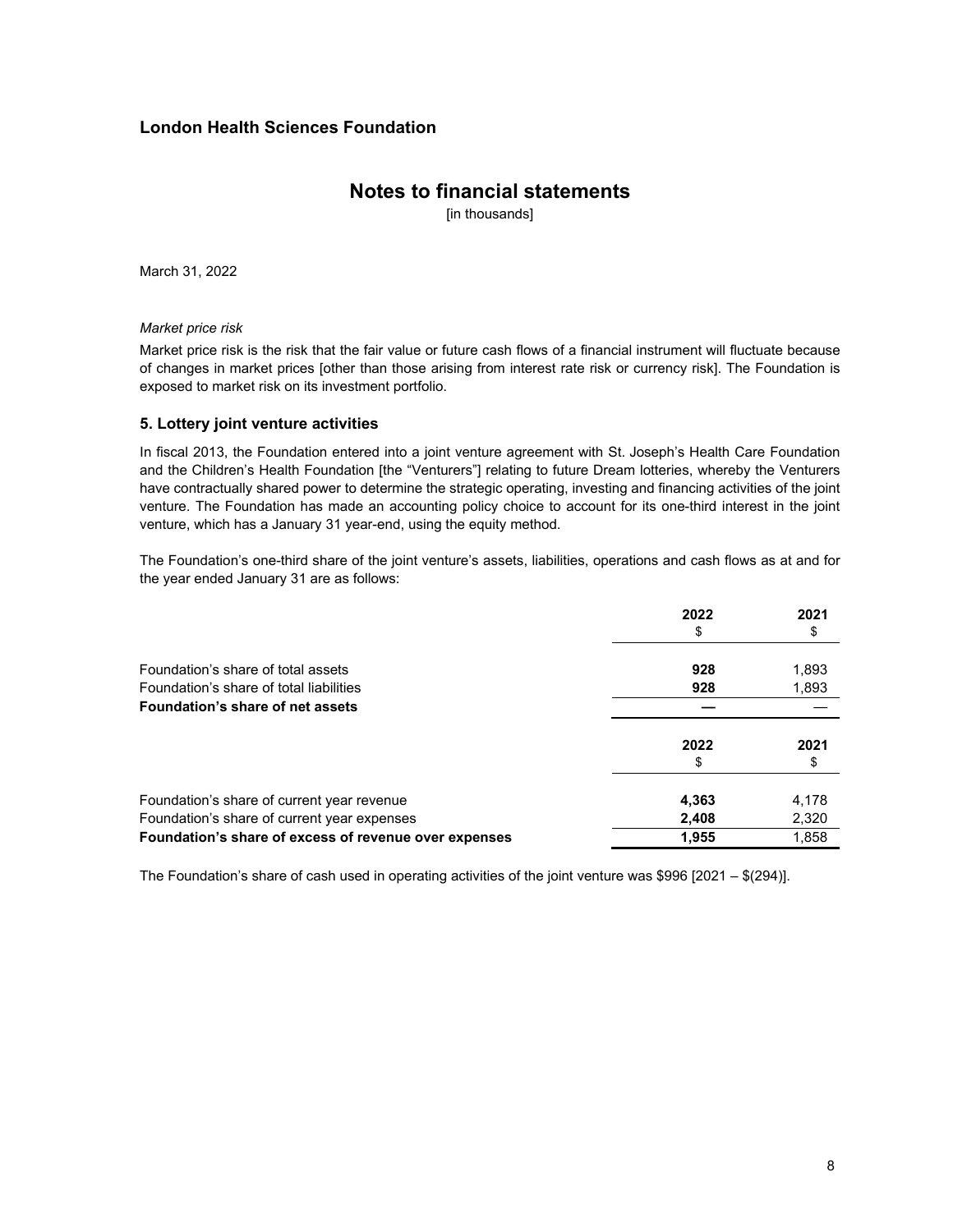### **Notes to financial statements**

[in thousands]

March 31, 2022

#### **6. Capital assets**

Details of capital assets are as follows:

|                    |      | 2022                               |                          |
|--------------------|------|------------------------------------|--------------------------|
|                    | Cost | <b>Accumulated</b><br>amortization | <b>Net book</b><br>value |
|                    | \$   | \$                                 | \$                       |
| Office equipment   | 17   | 10                                 |                          |
| Computer equipment | 113  | 77                                 | 36                       |
| Donor walls        | 158  | 60                                 | 98                       |
|                    | 288  | 147                                | 141                      |
|                    |      | 2021                               |                          |
|                    | Cost | <b>Accumulated</b><br>amortization | <b>Net book</b><br>value |
|                    | \$   | \$                                 | \$                       |
| Office equipment   | 17   | 7                                  | 10                       |
| Computer equipment | 106  | 48                                 | 58                       |
| Donor walls        | 98   | 51                                 | 47                       |
|                    | 221  | 106                                | 115                      |

The above capital assets include assets under capital lease of \$91 [2021 – \$91] at cost, with accumulated amortization of \$65 [2021 – \$41].

#### **7. Other assets**

Details of other assets are as follows:

|                                                 | 2022<br>\$ | 2021<br>S |
|-------------------------------------------------|------------|-----------|
| Prepaid expenses                                | 284        | 259       |
| Cash surrender value of life insurance policies | 404        | 394       |
| Art                                             | 11         | 28        |
|                                                 | 699        | 681       |

The life insurance policies were donated to the Foundation, at which time the Foundation became the owner and beneficiary of the policies. These policies have a death benefit of \$4,242 [2021 – \$4,240].